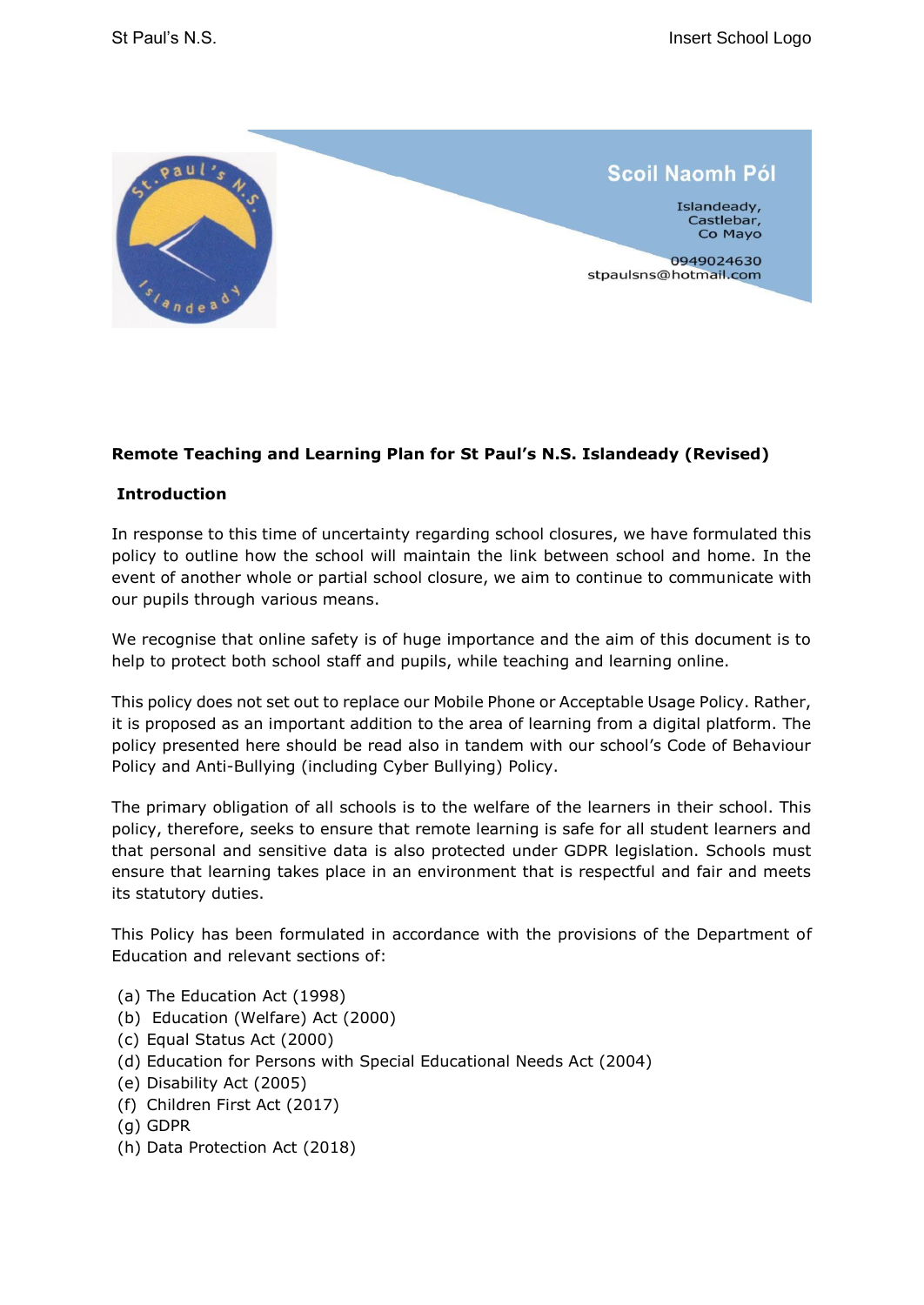- (i) Department of Education: Child Protection Procedures for Primary schools(j) NEWB Guidelines for Developing a Code of Behaviour (2008).
- (j) DES Guidance on Continuity of Schooling for Primary Schools (May 2020)
- (k) DES Guidance on Continuity of Schooling: *Supporting Primary Pupils at very High Risk to Covid 19* (August 2020)*.*

This is a working document. As we continue to explore options available to support distance learning, the document will be updated accordingly.

## **Context**

Teaching and Learning is always evolving, especially, as we move deeper into the 21st century. Developments in IT provide us all with great opportunities as learners and teachers. Never before has there been greater scope to learn using technology and it continues to change the learning relationship between teachers and students. Advances in technology mean that assignments can be delivered remotely and that greater access to information on the internet affords the opportunities for real learning to take place under the watchful and professional guidance of the teacher. However, whether a child is being directed remotely or via a traditional classroom environment, it is very important that all partners are aware that once a learning exchange takes place between a student and teacher, whether at home or school, the same statutory rules apply i.e. the school's Code of Positive Behaviour and all of the school's policies apply.

We recognise that online collaboration is essential for distance learning and that families are in favour of increased opportunities to maintain the connection between school and home. St Paul's NS uses a variety of child friendly, online tools, which assist in providing more effective teaching and learning, while also enabling greater communication between staff, families and students.

## **Guidelines for good online communication in St Paul's National School:**

- 1. It is the duty of parents/guardians to supervise children while they are working online and to ensure that any content submitted to their teacher is appropriate.
- 2. Under no circumstances should pictures or recordings be taken of videos.
- 3. Staff, families and students are expected to behave in an appropriate, safe, respectful and kind manner online.
- 4. Staff members will communicate with pupils and their families via the Seesaw, Google classroom and zoom (and in some SEN cases via phone and Whatsapp video calls)
- 5. Any electronic forms of communication will be for educational purposes and to allow for communication with families.
- 6. Students and staff will communicate using tools, which have been approved by the school and of which parents have been notified (Seesaw, Google classroom Zoom Whatsapp and email)
- 7. For Video/Zoom calls, parental permission is implied, as the link to the video call will be communicated via the parent/guardians email address. Essentially, by virtue of the pupil logging on to the call, permission is assumed.
- 8. For security reasons, passwords will be provided to families, where applicable.
- 9. St Paul's NS cannot accept responsibility for the security of online platforms, if they are compromised.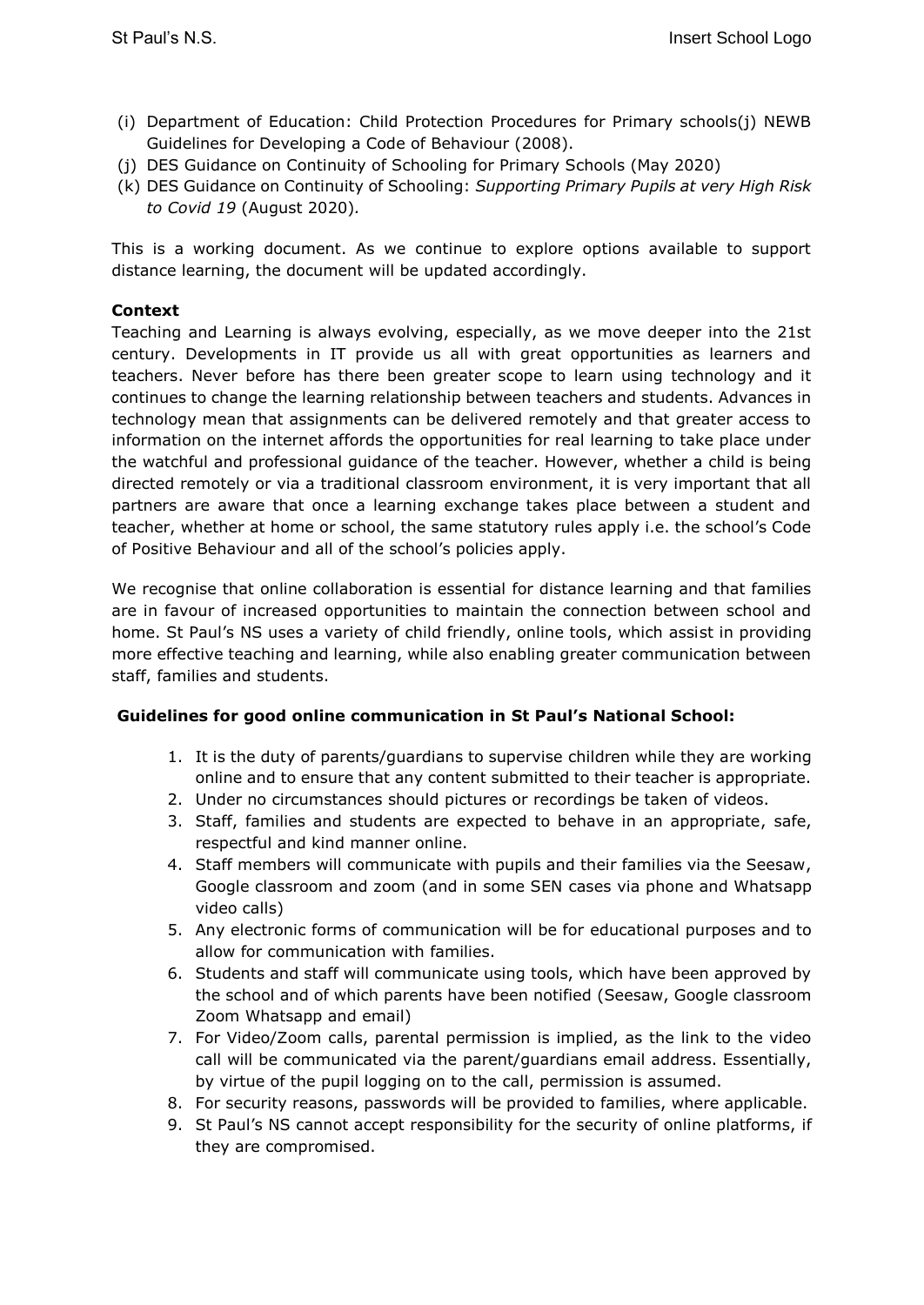St Paul's National School will use online platforms for communicating and connecting with families/pupils. Our 'Remote Teaching and Learning Plan' will include a combination of assigned work and pre-recorded lessons (Seesaw, Google Classroom) and live sessions (Zoom)

# **Media which the school will use**

## 1: **Aladdin**:

The school will communicate regularly with parents and pupils via Aladdin. Emails and text messages will be sent via this app.

Staff will communicate regularly with parents via email. Each teacher has been assigned a class e-mail address through which he/she will communicate with parents/guardians and vice-versa. Parental queries will be addressed during school hours and should relate strictly to your child's teaching and learning.

## 2: **Seesaw:**

*Seesaw Class App* is for our pupils to connect to their folder and they then have the option of uploading items to their folder for their teacher to see. This app is used from Junior Infants – Sixth Class and requires a QR, which can be accessed through the school email. Parental consent is required prior to using this app. Each child will be assigned an individual access code. Unfortunately, single family log in is not facilitated on Seesaw. Class teacher will also provide feedback and communicate with pupils via Seesaw. Daily lessons will be pre-recorded and uploaded via Seesaw. In Third to Sixth class children record their reading twice a week and upload it.

3. **Google Classroom:** is used from Third to Sixth classes for communicating the children's work for the week ahead. Single family log in is not facilitated on Google Classroom. It is accessed through the children's school email. Class teacher will also provide feedback and communicate with pupils via Google classroom. Daily lessons will be pre-recorded and uploaded via Google classroom. Children can upload completed work and receive feedback.

4 **Zoom:** All teachers will provide live zoom classes twice a week for each individual class. Tuition and feedback are provided during these zoom classes. This platform is also used as a means of checking the well-being of the children. SEN teacher will provide daily check in via Zoom depending on the level of need.

5 **Phone calls:** Phone calls will be provided to parents. They may be used also in cases where broadband is poor.

## **Rules for pupils using online communication methods:**

For submitting learning:

- 1. Submit work and pictures that are appropriate have an adult take a look at your work before you send it.
- 2. Use kind and friendly words.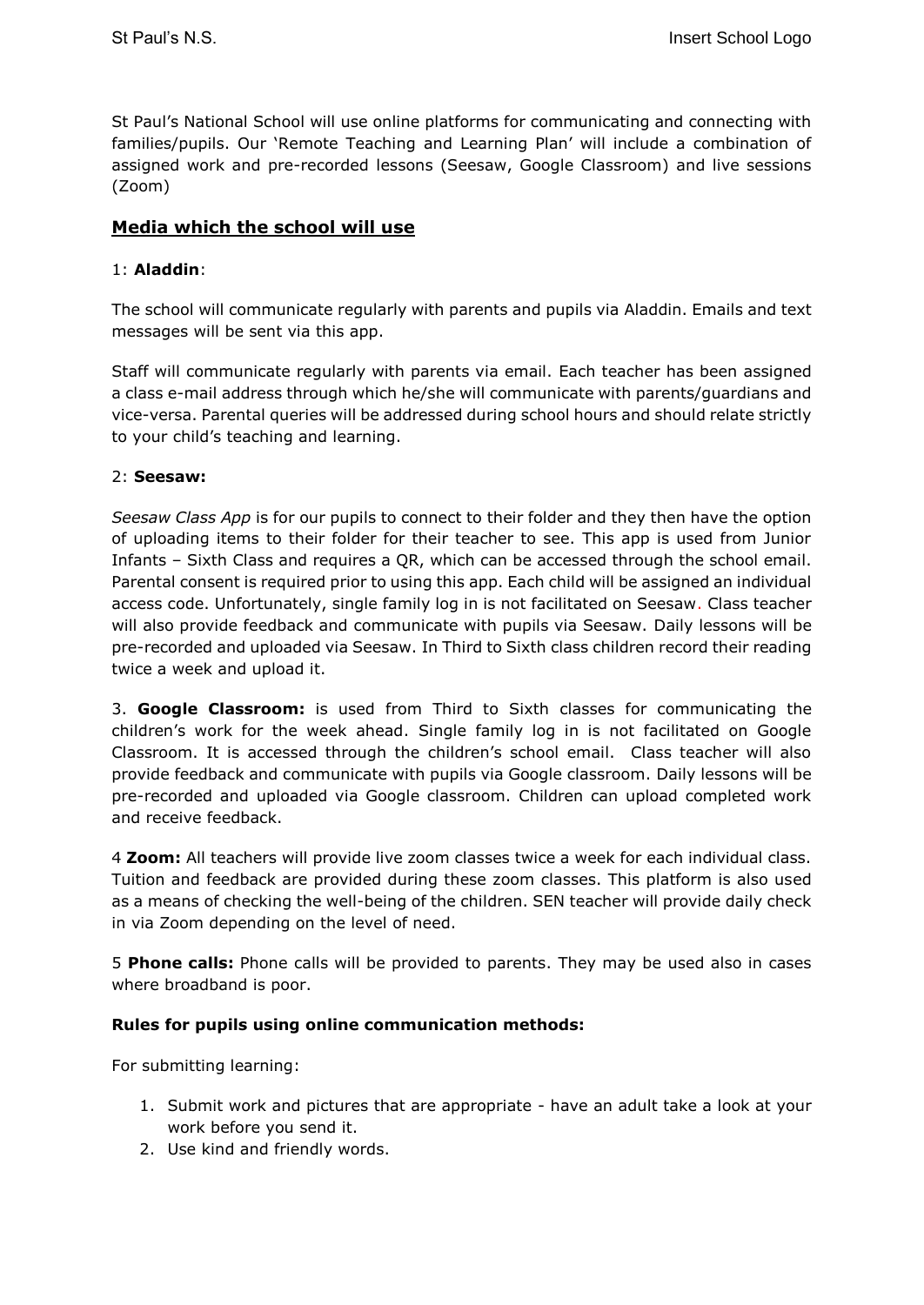For video calls/ zooms:

It is the duty of parents/guardians to supervise children while they are working online and to ensure that any content submitted to their teacher is appropriate.

- 1. Remember to ensure you join each Zoom meeting using your family name.
- 2. Pictures or recordings of the video call are not allowed
- 3. Remember our school rules- they are still in place even on-line.
- 4. Set up your device din a quiet space with no distractions in the background
- 5. Join the video with your microphone muted
- 6. Raise your hand before speaking, just like you would do in class
- 7. If you have the chance to talk speak in your normal voice using kind and friendly words
- 8. Show respect by listening to other while they are speaking
- 9. Be on time-set a reminder if it helps

## **Guidelines for parents and guardians:**

## **For learning**

- 1. It is the responsibility of parents and guardians to ensure that pupils are supervised while they work online.
- 2. Check over the work which pupils send to their teacher, ensuring it is appropriate.
- 3. Continue to revise online safety measures with pupils.

## **For Video calls/Zoom**

- 1. Under no circumstances should pictures or recordings be taken of video calls.
- 2. Ensure that the school has the correct email address for inviting you to join apps and meetings.
- 3. The main purpose of a video call is to engage in online learning activities while maintaining a social connection between the school staff and pupils. Encourage pupils to listen and enjoy the experience.
- 4. Be aware that when participating ingroup video calls you can be seen and heard unless you are muted or disabled your camera.
- 5. Make sure to familiarise your child with the software in advance.
- 6. Please ensure that your child is on time for a scheduled video. Please request to join the Zoom call approximately 5 minutes before the scheduled start time.
- 7. For detailed information on GDPR and ZOOM, please visit<https://zoom.us/privacy>

It is important to note that any breach of the above guidelines will result in a discontinuation of this method of communication. A breach may also result in a person being immediately removed from a meeting or a meeting being immediately terminated.

# **Remote Teaching and Learning Protocols for Students:**

- Check assigned work each week
- Communication may only take place during normal school hours
- The normal school calendar will apply
- The following school policies apply to remote teaching and learning:
	- Code of Behaviour
	- Anti- Bullying Policy
	- Acceptable Use Policy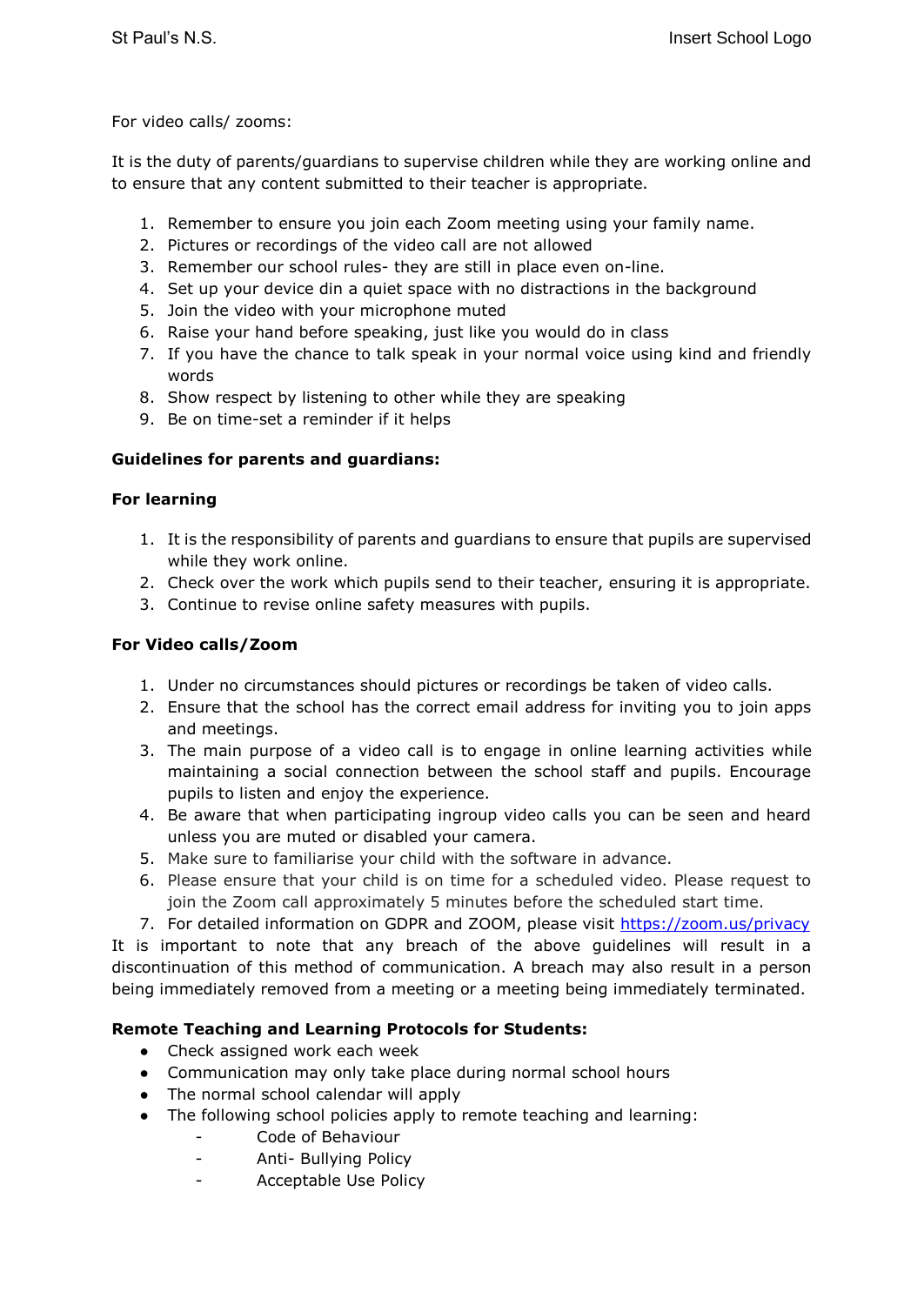- Teaching and Learning best practice will continue to apply, with students expected to present all assignments to the best of their ability and on time, where possible in this evolving and unprecedented situation
	- In so far as possible, provision for SEN students will be made when using Remote Learning methodologies
	- $\circ$  In so far as possible, provision for students at very high-risk to Covid 19 will be made when using Remote Learning methodologies.

## **Remote Teaching and Learning Protocols for Parents**

- We ask parents/guardians to ensure protocols for students are adhered to
- Check-in on their child's schoolwork on a daily basis and talk to their child about the work being assigned
- The health and wellbeing of all is paramount. Circumstances may change for any of us unexpectedly, teachers or parents, so please keep schooling in perspective and do not allow anything school related to impinge on your child negatively. You are the primary educator of your child and you make those calls. We encourage a little work every weekday for routine. We provide work and guidance and ask parents and pupils to do their best and that is all.

## **Remote Teaching and Learning Protocols for Teachers/SNA's**

- Check uploaded work each day.
- Communication may only take place during normal school hours in so far as possible.
- The normal school calendar will apply.
- The following school policies apply to remote teaching and learning:
	- o Child Protection Policy
	- o Data Protection Policy
- Teaching and Learning best practice will continue to apply with students expected to present all assignments to the best of their ability and on time, where possible.

## **Remote Teaching and Learning Provision specifically for the following Covid 19 related scenarios**

## **A. Provision for children who are at very high risk to Covid 19:**

The school will engage directly with relevant parents, regarding remote educational provision for children who are deemed to be at **very high risk** to Covid-19 (see HSE Guidelines) where medical certification has been provided to the school.

## **B. In the case of all other children who are instructed to self-isolate by their GP or HSE Public Health, educational provision will be provided as follows:**

- 1. Children who are awaiting Covid 19 test results for themselves or a family member and have been instructed by their GP to isolate at home for a few days. These pupils will be supported to catch up on their learning on their return to school
- 2. Children isolating at home on instruction from their GP due to a confirmed case within their own family/close contact outside of school (14-day isolation period). Teacher will link in with the pupil via See-Saw Google Classroom or email.
- 3. School POD (group of six) instructed by HSE Public Health to self-isolate. Teacher will link in with the pupils via See-Saw , Google Classroom or email.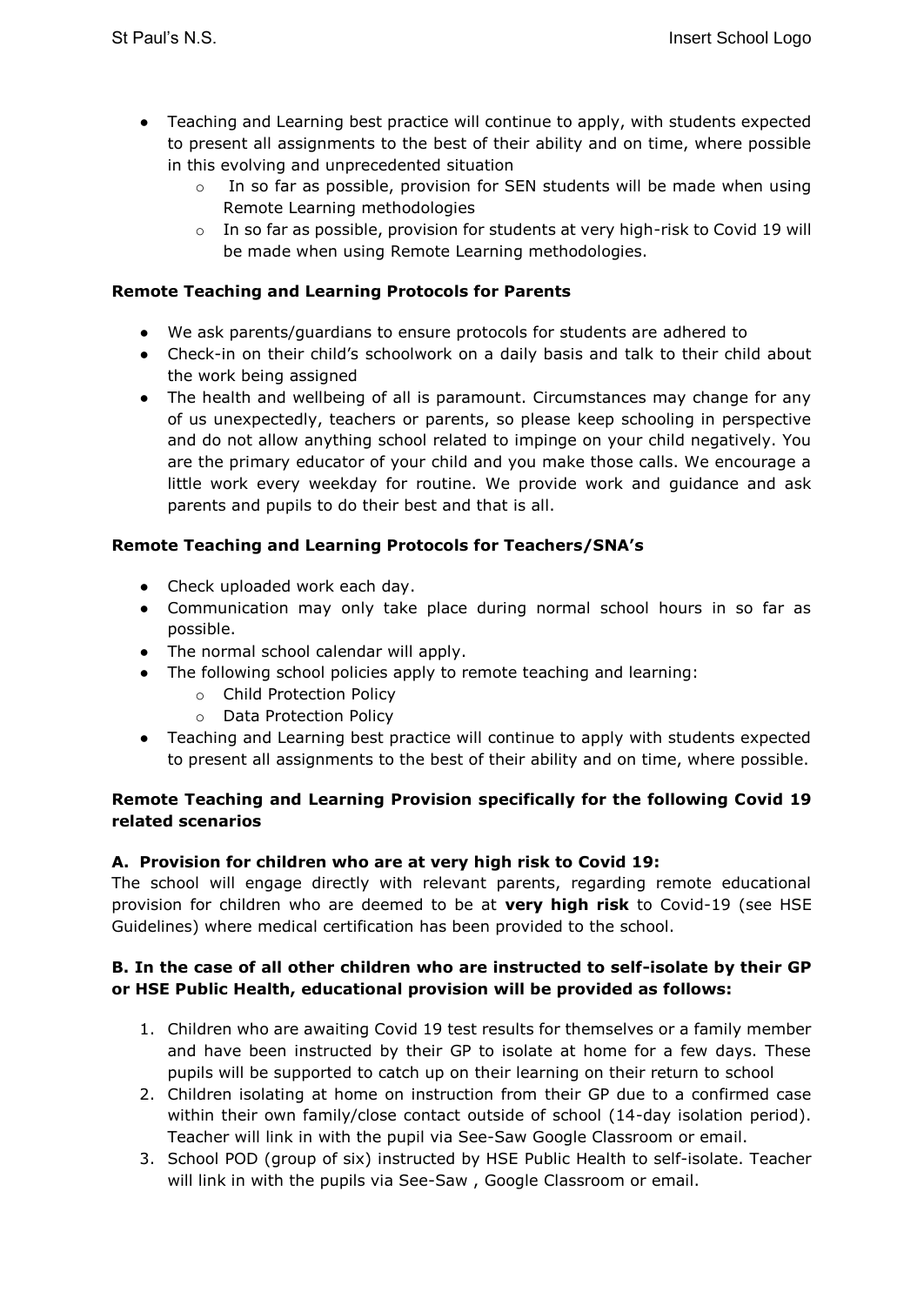- 4. School bubble (whole class) instructed by HSE Public Health to self-isolate (14day isolation period). Teacher will engage with the bubble daily on Seesaw, Google Classroom, Zoom or email.
- 5. Whole school closure as instructed by HSE Public Health (duration of closure will be advised by Public Health) Teachers will engage with pupils, using a blended approach of pre-recorded lessons on Seesaw, Google Classroom and live lessons on Zoom.

#### **Please note that the current situation is quite fluid and these circumstances may vary throughout the year.**

#### **Summary:**

→Do what you can, within your circumstances. Forget about following books and workbooks outside of the work set by teachers for the moment.

→There will be no schoolwork set for planned school closures/holidays. There will be no interaction on Seesaw, Google classroom Zoom or email during these times.

 $\rightarrow$  Please keep abreast of postings on your email, text, Seesaw or Google classroom-These are our main modes of communication going forward.

 $\rightarrow$ We ask parents/guardians, students, and teachers to ensure protocols are adhered to at all times.

 $\rightarrow$ If you have yet to connect to any of the on-line platforms, please do so. If you are experiencing difficulties, please email the school and we will assist you in any way that we can and please contact the school with any further queries you may have.

[stpaulsns@hotmail.com](mailto:stpaulsns@hotmail.com) or to individual teachers at

[mrsprendergast@stpaulsnsislandeady.com](mailto:mrsprendergast@stpaulsnsislandeady.com)

msduffy@[stpaulsnsislandeady.com](mailto:msduffy@stpaulsnsislandeady.com)

[msstaunton@stpaulsnsislandeady.com](mailto:msstaunton@stpaulsnsislandeady.com)

[muinteoirvalerie@stpaulsnsislandeady.com](mailto:muinteoirvalerie@stpaulsnsislandeady.com)

[marian@stpaulsnsislandeady.com](mailto:marian@stpaulsnsislandeady.com)

[mscafferkey@stpaulsnsislandeady.com](mailto:mscafferkey@stpaulsnsislandeady.com)

#### **NB Please ensure the school has your up-to-date email address and mobile phone number.**

We thank the school community for adhering to the above guidelines for everyone's safety and welfare.

## **Monitoring and implementation of this policy**

The implementation of this policy should be monitored by the principal, staff and the Board of Management.